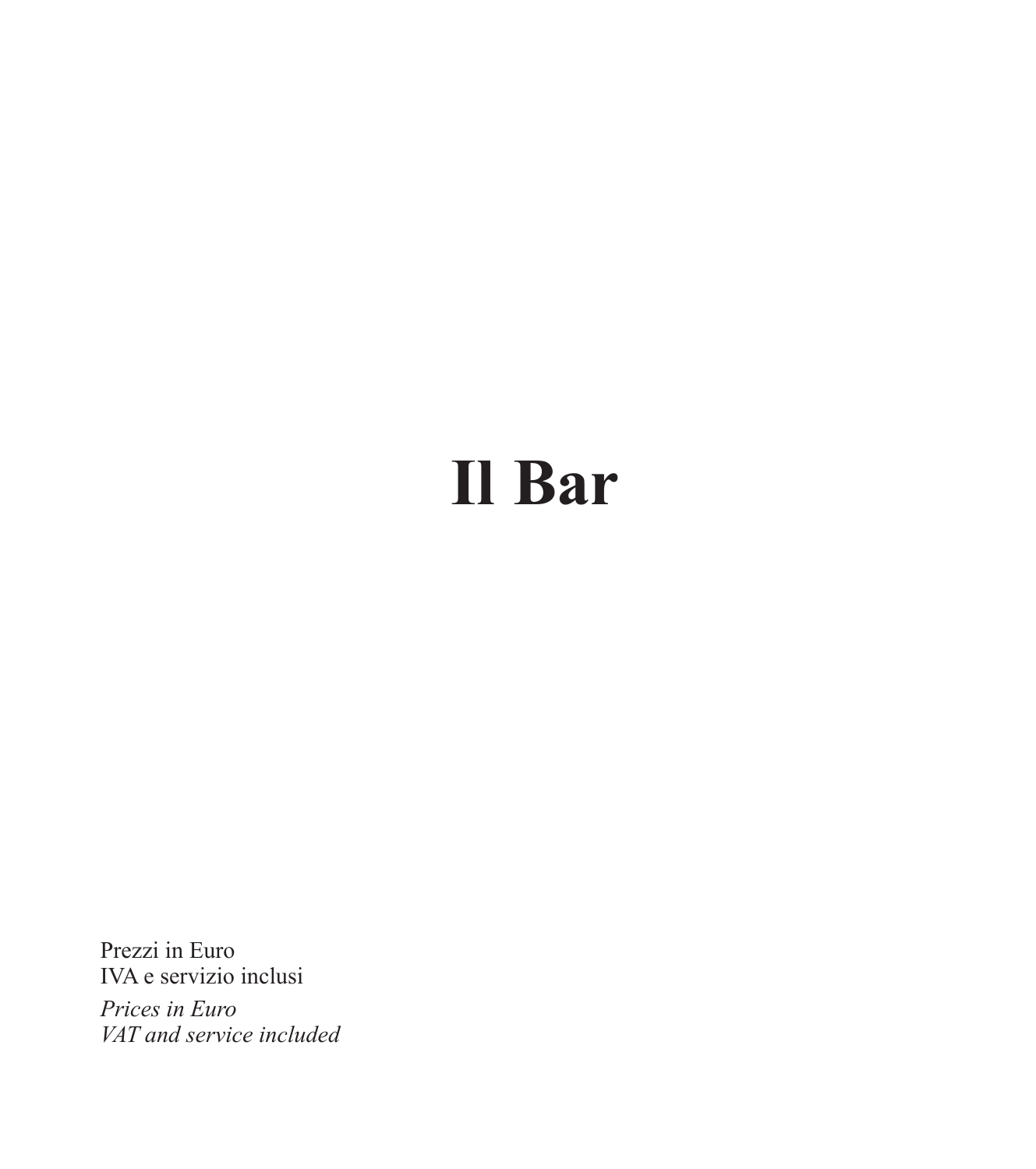### **IL BAR**

Un ampio bancone ovale in resina nera domina il nostro cocktail bar, una spettacolare parete in vetro si apre sulla luminosità e sulla quiete del giardino. Punto di incontro e di ritrovo non solo per gli ospiti dell'hotel ma anche per i milanesi. L'ora del cocktail si colora dei sapori del classico aperitivo italiano con un'ampia scelta di drink tradizionali e innovativi come l'esclusivo Bvlgari Cocktail. Il bar offre una raffinata selezione di tè in foglia, tisane ed infusi, e comprende tutto il menu completo del ristorante, semplicemente servito in modo più informale.

*A generous oval bar in black resin dominates our cocktail bar, set against a spectacular glass wall that opens onto the serene luminosity of the private garden. A meeting place not only for hotel guests but for in-the-know Milanese, the cocktail hour takes on the flavor of the classic Italian aperitivo, with a wide choice of traditional and innovative drinks, including the exclusive Bvlgari Cocktail. The bar also offers a fine selection of loose leaf and herbal teas. The entire restaurant menu is available from the bar - the same excellent dishes served in a less formal way.*

### **Bvlgari Cocktail**

Gin, Aperol, spremuta d'arancia Succo d'ananas, succo di lime

*Gin, Aperol, fresh orange juice Pineapple and lime juice*

€ 25,00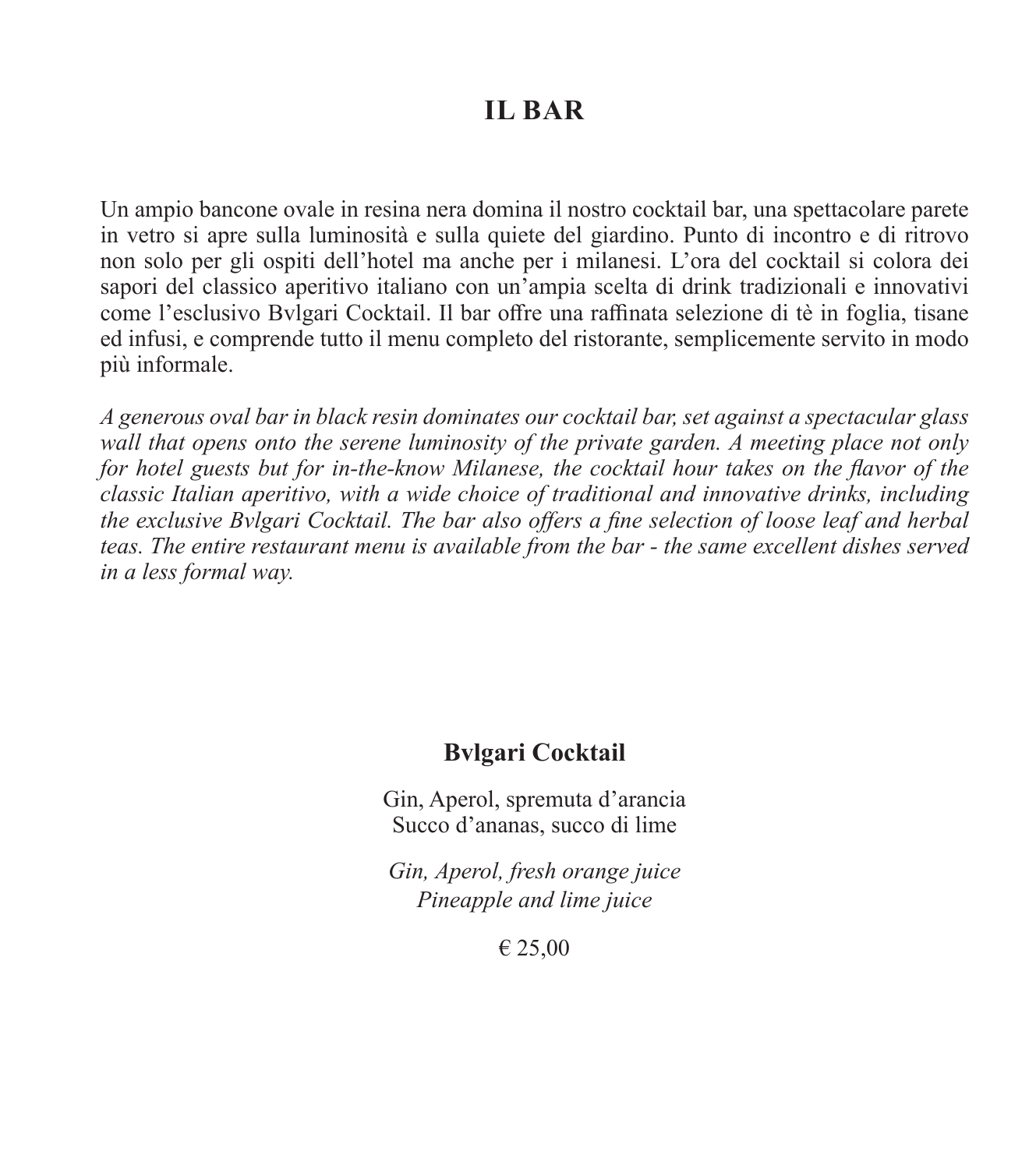### **SPECIAL COCKTAILS**

### **L'Elemento**

Cognac Courvoisier, Ratafià, succo di Merlot Oleo saccarum di arancia e cannella, succo di lime *Cognac Courvoisier, Ratafià, Merlot juice, Orange and cinnamon oleo saccarum, lime juice*

**L'Affumicato** (consigliato per 2 persone) *(suggested for 2 people)*

Rye whiskey, Dutch cacao, dry Curaçao, sciroppo di zenzero Farmily aromatic bitter *Rye whiskey, Dutch cocoa, dry Curaçao, ginger syrup Farmily aromatic bitter*

### **La Regola**

Campari, Ancho Reyes, succo di arancia, sciroppo di zucchero, Averna *Campari Bitter, Ancho Reyes, orange juice, sugar syrup, Averna*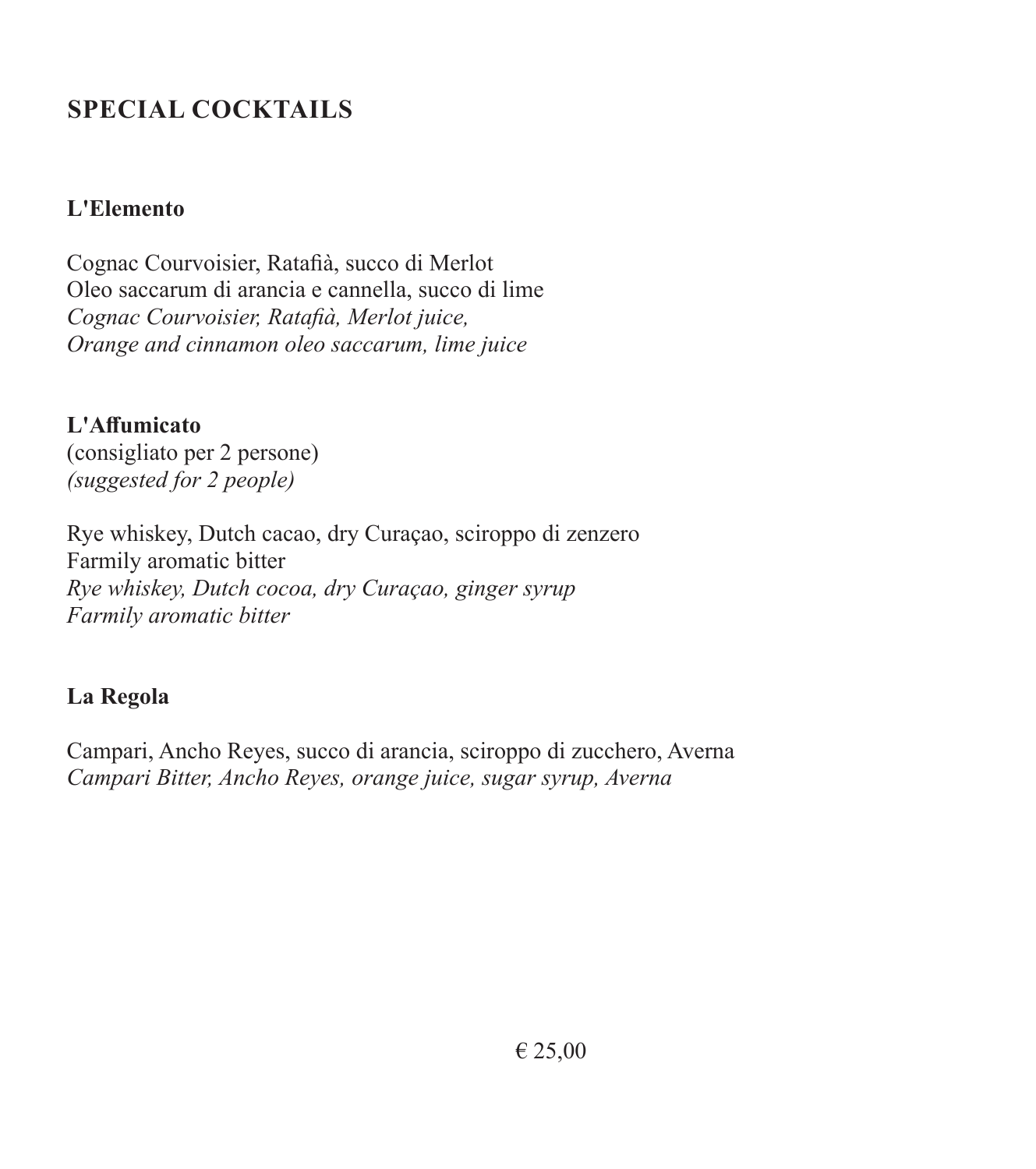### **Milano**

Pisco, Roots divino analcolico, spicy mix, limone chiarificato, bitter Fusetti Spuma di zafferano *Pisco, alchool free vermouth, spicy mix, clarified lemon juice, Fusetti bitter Saffron foam*

### **Il Greco**

Roots Mastiha, limone chiarificato, sciroppo di zucchero, Acqua Bianca, Eccentrico *Mastiha Roots, clarified lemon juice, sugar syrup, Acqua Bianca, Eccentrico*

### **Il Giallo**

Vodka, liquore al chinotto, liquore alla camomilla, limone chiarificato *Vodka, chinotto liqueur, camomile liqueur, clarified lemon juice*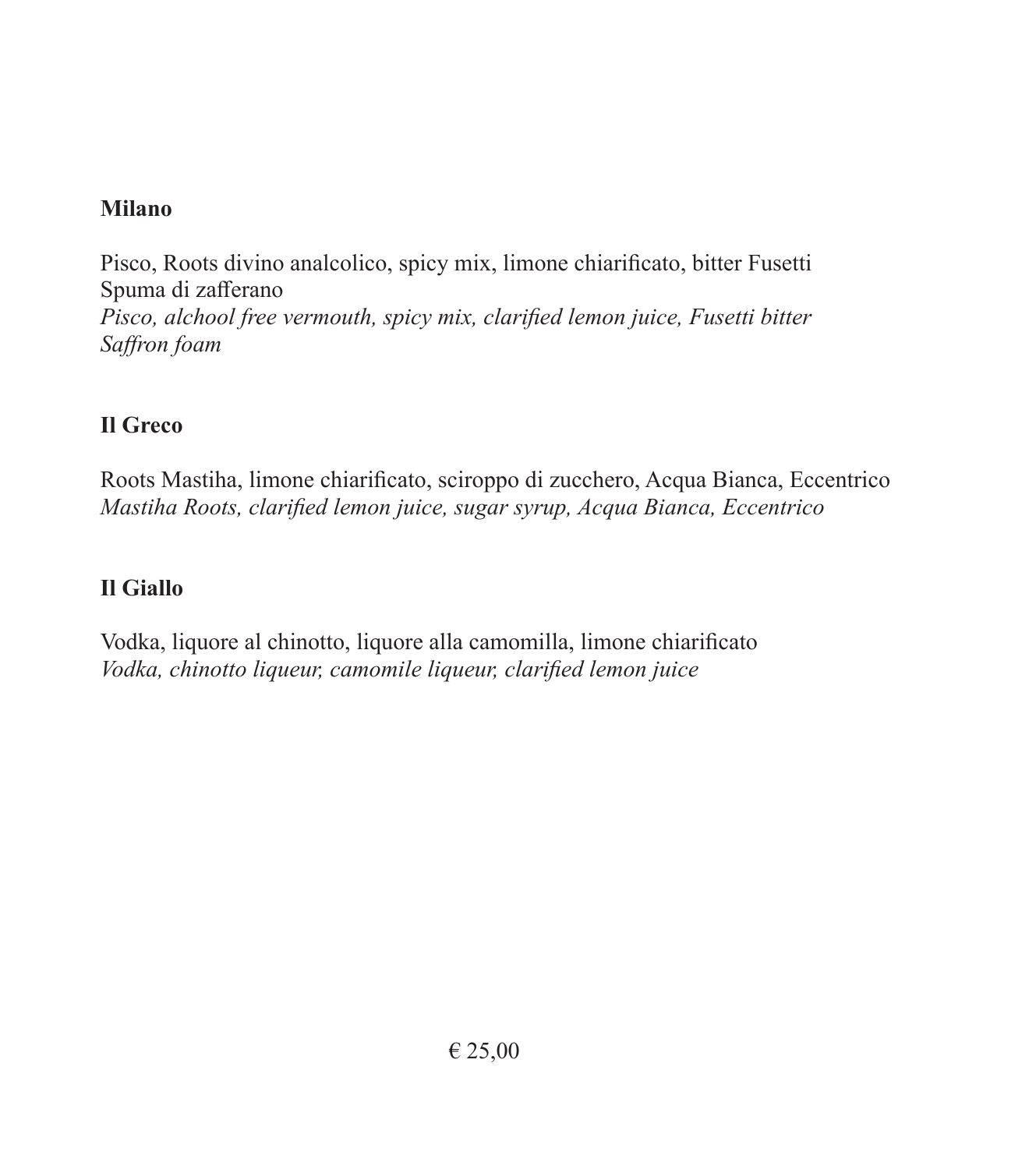### **Red Bush Fix**

Succo di Rooibos, tonica di Chinotto Soda *Rooibos juice, Chinotto tonic water Soda*

#### **Jus de vie**

Succo di melograno, spremuta d'arancia Succo di limone, ginger beer *Pomegranate juice, fresh orange juice Lemon juice, ginger beer* 

#### **Lemongrey**

Succo di mirtillo, sciroppo di passion fruit Earl Grey, Fever tree lemonade *Blueberry juice, passion fruit syrup Earl Grey, Fever tree lemonade*

#### **The Grapest**

Succo di merlot, succo di mandarino Succo di limone *Merlot juice, mandarin juice Lemon juice*

#### **0,1 %**

Spremuta di pompelmo Acqua tonica, Peychaud's bitter *Grapefruit juice, Fever tree tonic water Peychaud's Bitter*

### **MOCKTAILS LOW ALCHOL**

**Milk Punch\***

Matusalem 15 years, spicy mix Mela renetta, acqua ai frutti rossi Sciroppo d'agave *Matusalem 15 years, spicy mix Renetta apple, red fruits water Agave syrup*

#### **Dr Bee\***

Michter's bourbon, mela verde, Farmily bitter Sherry mix, miele *Micher's bourbon, green apple, Farmily bitter Sherry mix, honey*

\* Può contenere tracce di lattosio.

*May contain traces of lactose.*

Vi preghiamo gentilmente di informare il personale di eventuali allergie o intolleranze.

*Kindly inform our colleagues about any of your allergies or intolerances.*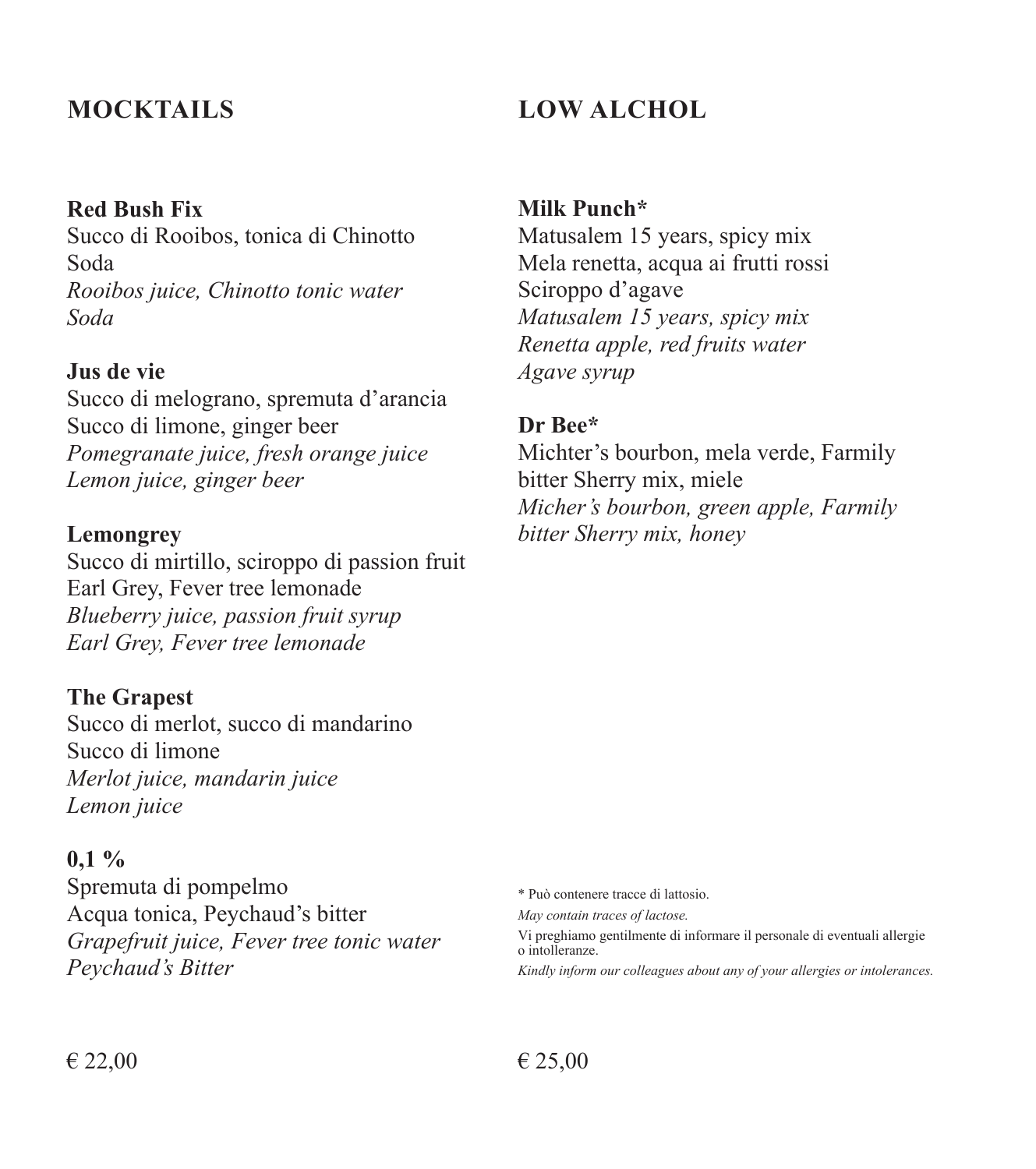### **RUM**

**Jamaica** Jamaica Rhum 2016 Selezione Mongiardino € 25,00

**Martinica** Rhum Agricole J.M. Hors d'Age € 50,00

### **Haiti**  Clairin Casimir € 20,00

**Guatemala** Zacapa Centenario X.O. 25 years € 28,00

Zacapa Royale € 75,00

#### **Barbados**

Barbados Rum 2005 Selezione Mongiardino € 25,00

**Panama** Panama Rum 2004 Selezione Mongiardino € 25,00

**Trinidad** Trinidad Rum 2000 Selezione Mongiardino € 25,00

**Venezuela** Diplomatico Reserva Exclusiva € 20,00

Diplomatico Vintage 2005 € 38,00

**British Guyane** Rum Demerara Sherry wood 1998 € 20,00

**Fiji**  Fiji 2014 € 20,00

### **Repubblica Dominicana**

Matusalem 15 years Gran Reserva € 18,00

### **Trinidad e Tobago** Caroni Tasting Gang 23 years € 110,00

Caroni The Last 23 years € 160,00

Caroni 2000 Basdeo "Dicky" Ramsarran € 100,00

Special Edition 4<sup>th</sup> Release

Caroni 1998 Balas "Brigade" Bhaggan € 110,00

Caroni 1998 Dayanand "Yunkoo" Balloon € 110,00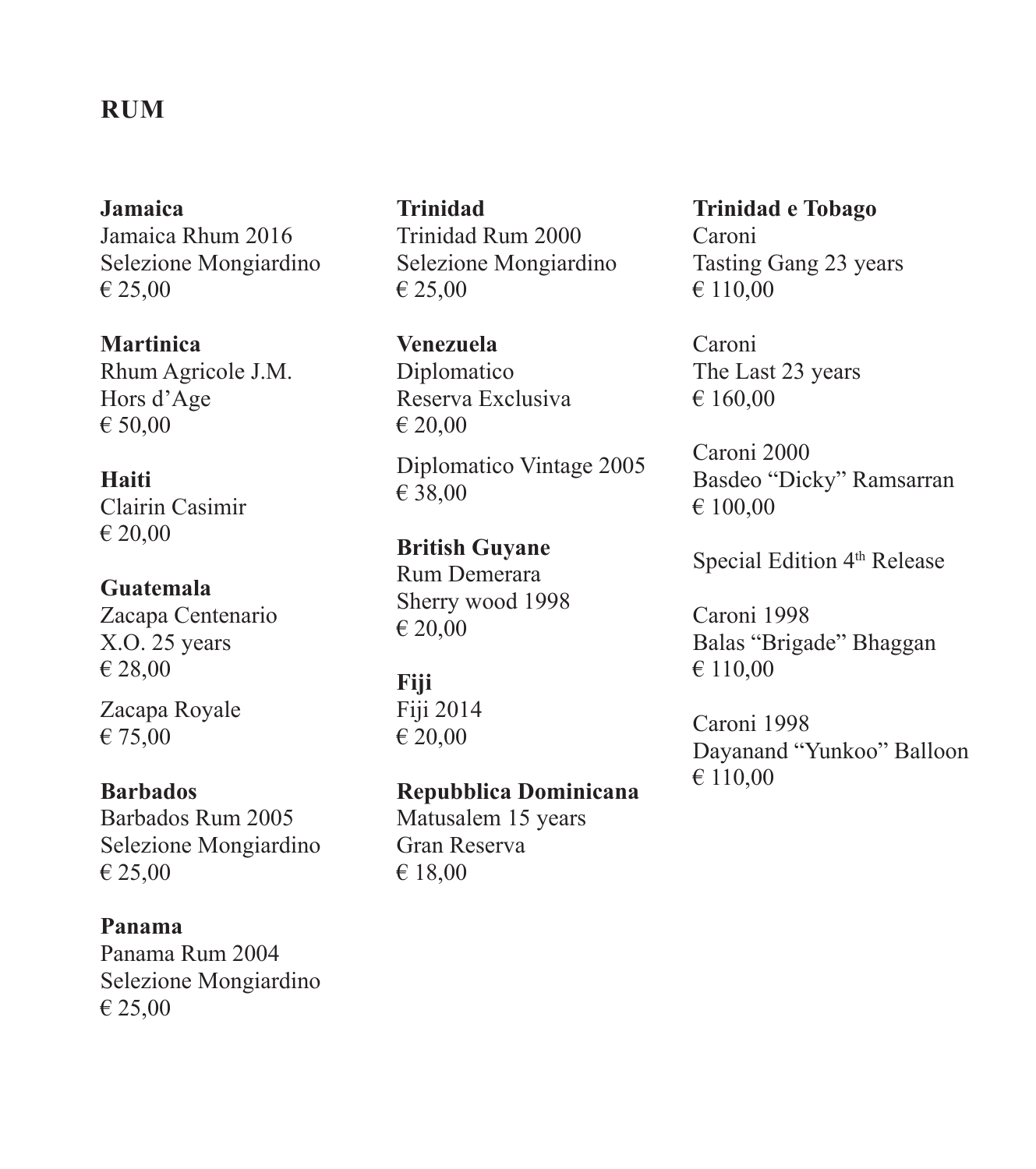### **WHISKY**

### **Single Malt**

### HIGHLAND / SPEYSIDE

Edradour 10 years € 18,00 Balvenie 21 years Portwood finish € 40,00 Oban 14 years € 18,00 Dalmore 12 years € 20,00 Dalmore Cigar Malt € 35,00 Dalmore King Alexander III € 45,00

#### **SKYE**

Talisker 10 years € 18,00

#### ISLAY

Ardbeg 10 years € 16,00 Ardbeg grooves Limited edition € 55,00 Caol Ila 2011 Bourbon Barrel Wilson & Morgan € 20,00 Lagavulin 16 years € 18,00 House Malt 25 years Wilson & Morgan € 60,00

### **ORKNEY**

Highland Park 18 years € 38,00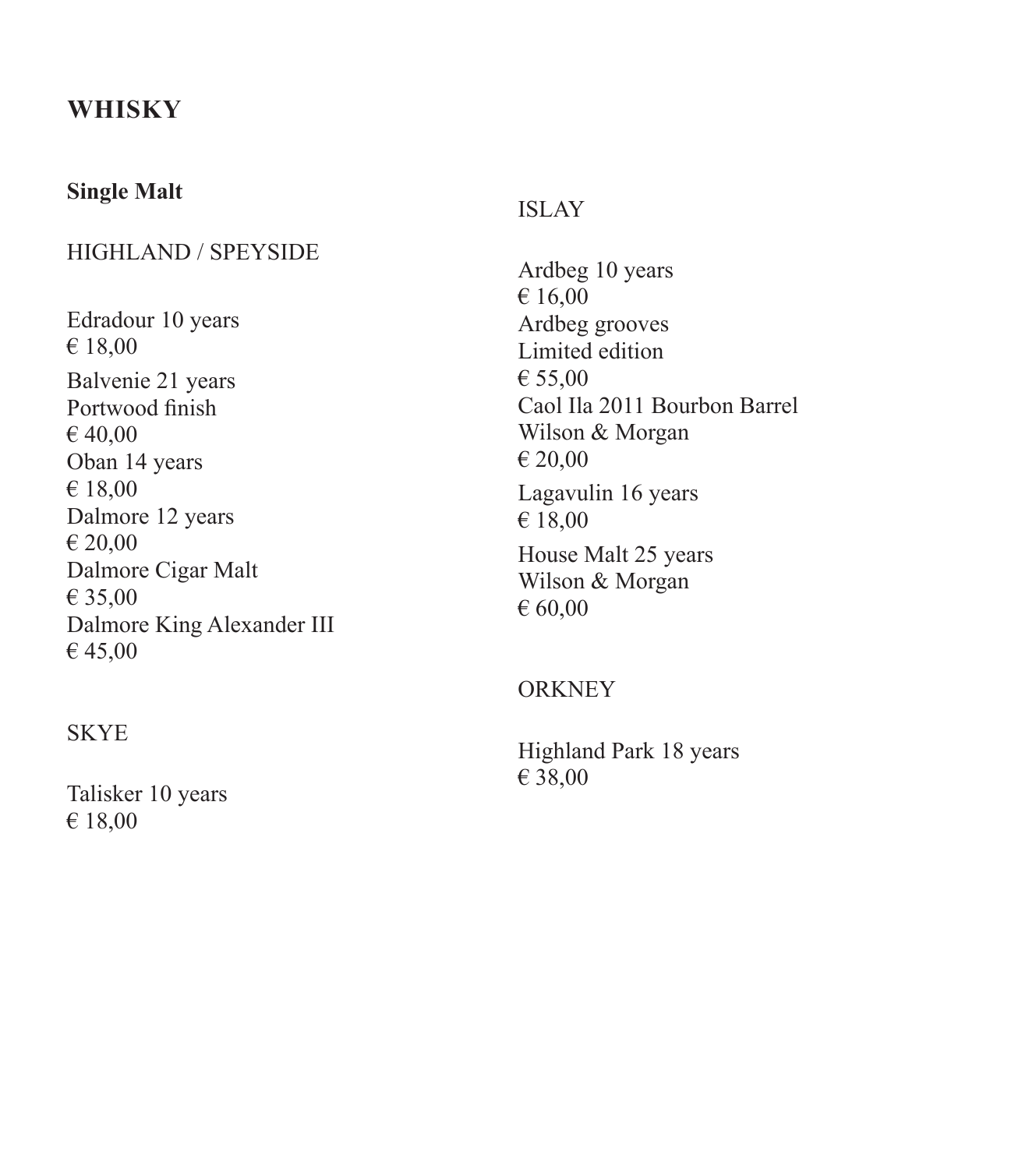### **Aged Malt Blended**

Chivas Royal Salute 21 years € 40,00 Johnnie Walker Blue Label €45,00 Johnnie Walker Blue Label George V € 85,00

### **Bourbon/Rye**

Woodford reserve Michter's Bourbon € 20,00 Knob Creek Jack Daniel's Single Barrell € 16,00 Micher's Rye € 20,00 Sonoma County Rye € 20,00 Maker's Mark, Buffalo Trace € 16,00 Bulleit € 16,00

### **Irish**

Jameson € 16,00 Kinahan's € 16,00

### **Japan**

Nikka Coffey Malt € 25,00 Suntory Yamazaki € 70,00 Nikka Yoichi 10 years Nikka Miyagikyo 10 years € 45,00 Nikka Taketsuru 17 years € 85,00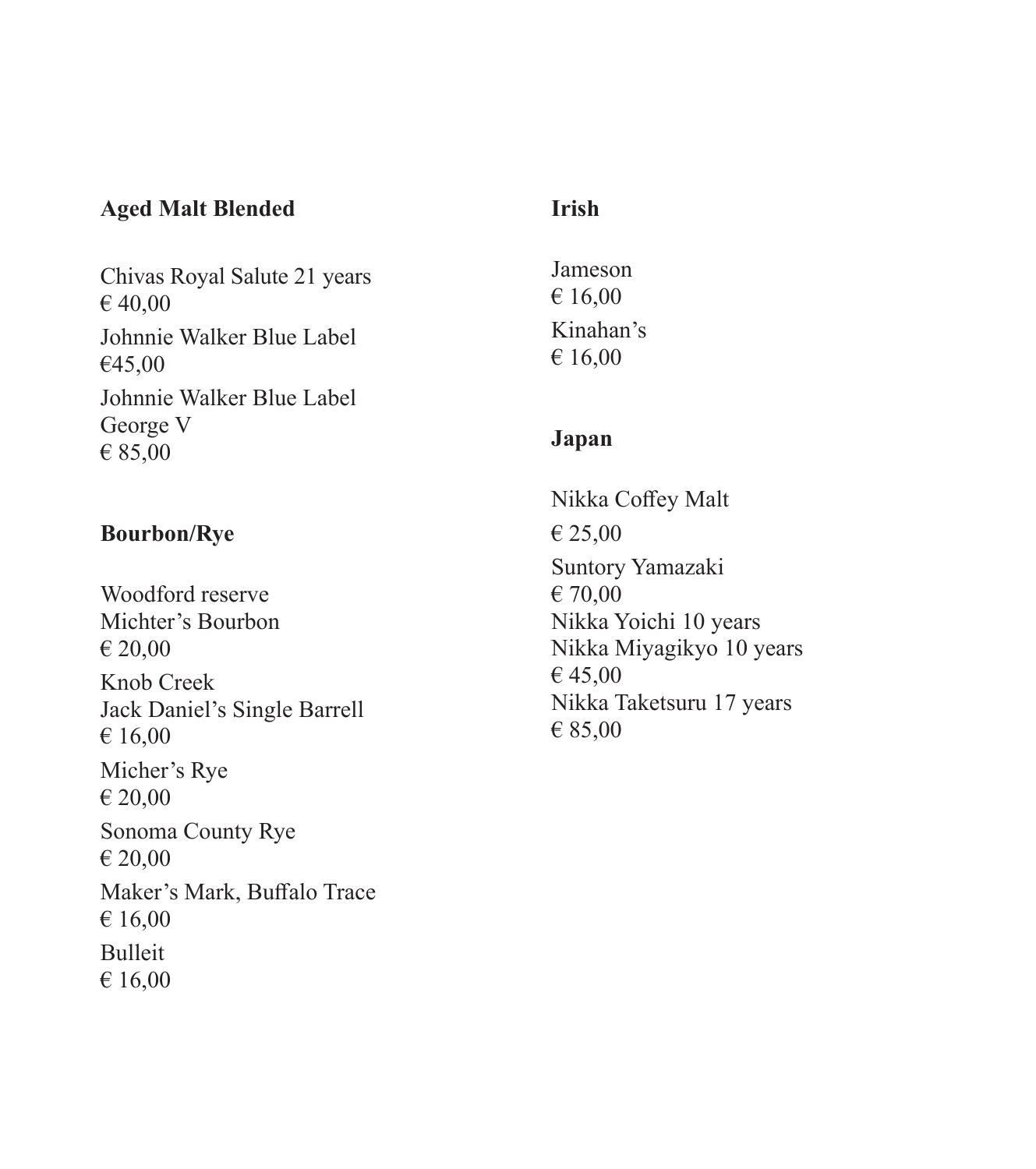### **RARE WHISKY COLLECTION**

### **Macallan 1967**

Whisky delle Highlands, che vede la sua sede e distilleria in Craigellanchie. La distilleria si trova in un'antica parrocchia, da cui prende il nome, sulle rive del fiume Spey. Distillato nel 1967 e invecchiato per 35 anni prima di essere imbottigliato a pieno titolo nei primi anni del secolo come parte della serie Fine & Rare della distilleria.

*Whisky from the Highlands, sees its headquarters and distillery at Craigellanchie. The distillery is located in an ancient parish, from which it takes its name, on the banks of the river Spey. Distilled in 1967 and aged for 35 years before being bottled at full cask strength in the early twentieth century as part of the distillery's Fine & Rare series.*

€ 350,00

### **Ardbeg Twenty Something**

Ardbeg produce whisky dal 1798 e ha iniziato la produzione commerciale nel 1815. Per gran parte della sua storia, il suo whisky è stato prodotto per l'uso miscelato, piuttosto che come single malt. Rilasciato a fine 2017, Ardbeg Twenty Something è un single malt di 23 anni della celebre distilleria Islay, maturato in botti ex Bourbon ed ex Oloroso Sherry. Il profilo organolettico di sapore mostra brillante la maturità del whisky.

*The Ardbeg distillery has been producing whisky since 1798, and began commercial production in 1815. For use in blended whisky, rather than as a single malt. Released in late 2017, Ardbeg Twenty Something is a 23 year old single malt whisky from the revered Islay distillery, matured in ex-Bourbon and ex-Oloroso Sherry casks. The name might suggest that this release is somewhat shy or flippant about its age, but the flavour profile shows off the whisky's maturity brilliantly.*

€ 180,00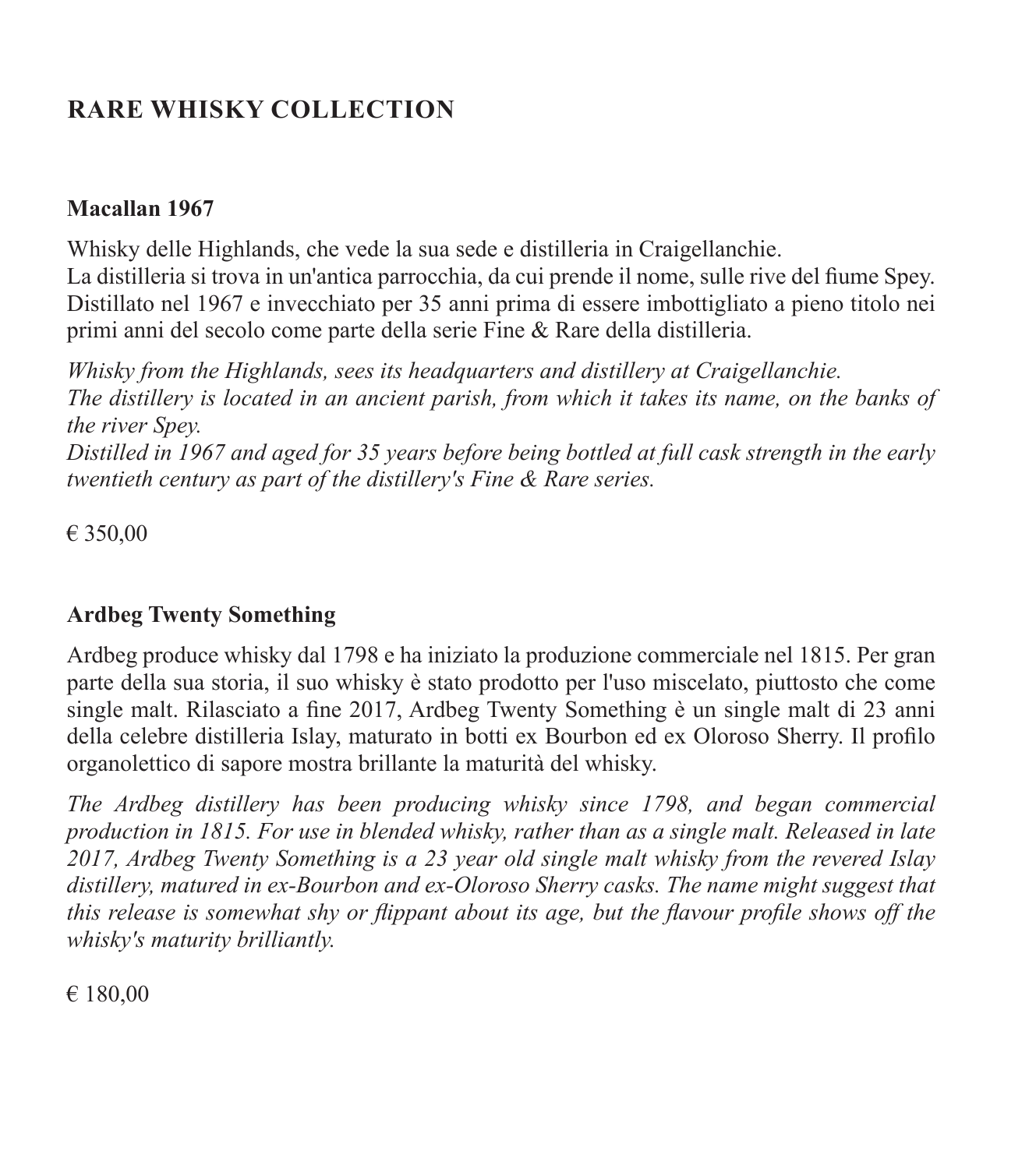### **Dalmore 25 years**

Situata nella cittadina di Alness nelle Highlands, la distilleria Dalmore vanta i più antichi alambicchi della regione, uno dei quali viene utilizzato dal 1874!

Il cervo che adorna ogni bottiglia di Dalmore è lo stemma della famiglia Mackenzie, storica proprietaria della distilleria.

Maturato inizialmente in botti di quercia americana ex bourbon, poi trasferito per metà in rare botti ex Palominofino sherry e botti di quercia americana first fill, vengono lasciati a maturare per un lungo periodo fino ad essere nuovamente trasferiti in botti nuove di quercia americana. Per ultimo viene finito in botti di Tawny Port che conferiscono un eccezionale carattere floreale.

*Located in the town of Alness in the Highlands, the Dalmore distillery boasts the oldest stills of the region, one of which has been used since 1874!*

*The deer that adorns each bottle of Dalmore is the emblem of the Mackenzie family, the historic owner of the distillery.*

*First released in 2013, the Dalmore 25 is matured initially in American white oak before a second maturation in a combination of Palomino Fino sherry butts and first fill bourbon casks. These are then married together in bourbon barrels before a finishing period in Tawny Port pipes.*

€ 210,00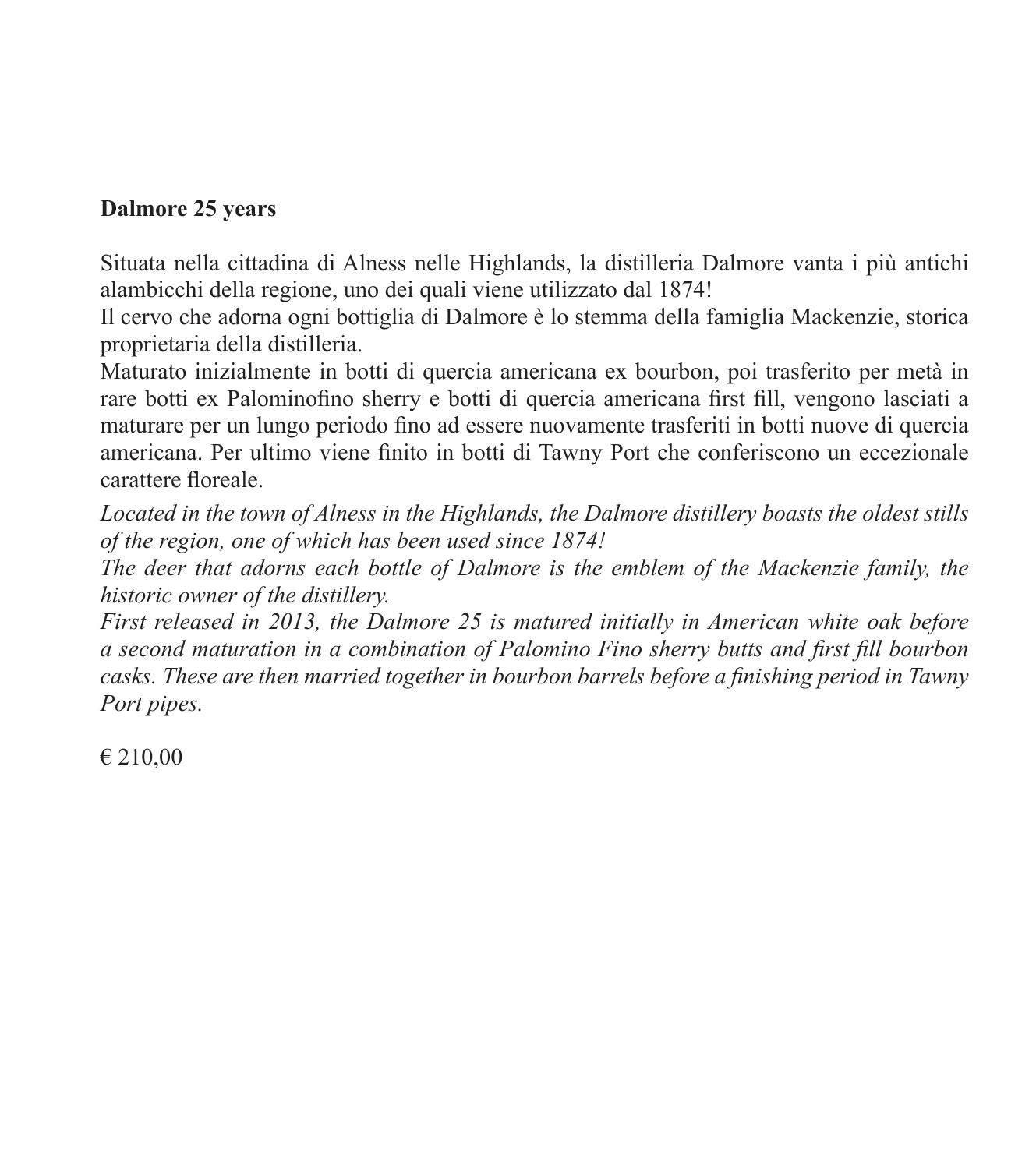### **COGNAC**

### **ARMAGNAC**

### **CALVADOS**

Hennessy Paradis  $€ 150.00$ Remy Martin X.O.  $€ 40.00$ Gabriel &Andreu 1971 Grande Champagne € 50,00 Hennessy X.O. € 40,00 Rémy Martin Louis XIII € 250,00 Rémy Marin Louis XIII (50ml bottiglia edizione limitata) € 700,00 Richard Hennessy € 350,00

Bas Armagnac Noir 1936 Château de Castex € 130,00 Bas Armagnac Folle Blanche Domaine Boignéres 1986 € 45,00 Bas Armagnac Dartigalongue Hors d'Age € 20,00 Bas Armagnac Laberdolive 1989 € 36,00 Bas Armagnac Noir 1995 Château de Castex

€ 25,00

Adrien Camut 6 years Pays d'Auge € 25,00 Roger et Didier Lemorton Millésimé 1972 Domfrontais € 45,00 Michel Hubert 1998 Les Vergers De La Moriniere Pays d'Auge € 25,00 Adrien Camut Prestige Pays d'Auge € 95,00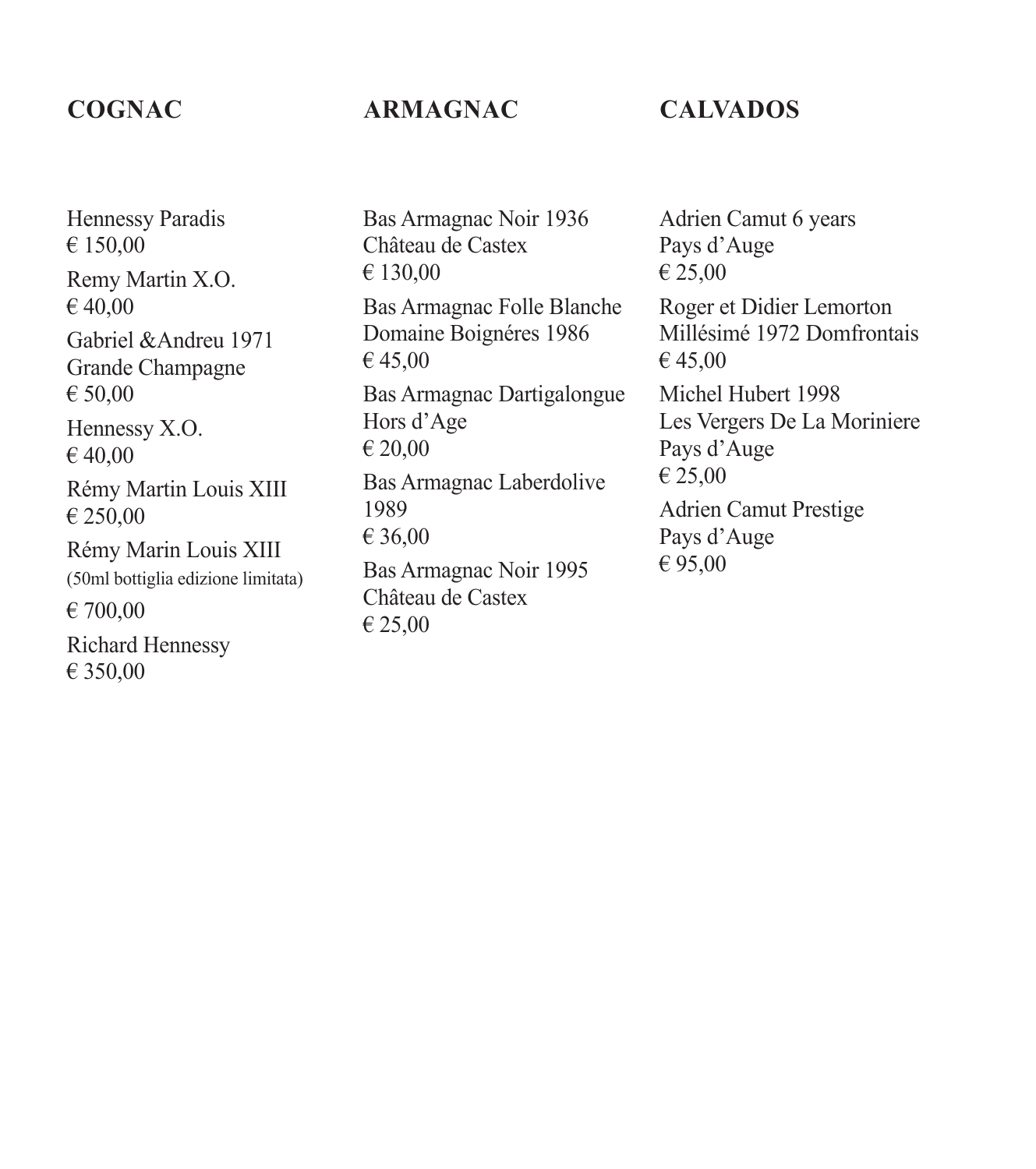### **BRANDY**

## **Spagna**

Carlos I € 16,00

### **PORTO**

Taylor's Fine Ruby € 15,00 Taylor's Fine white € 15,00 Taylor's 20 years € 35,00 Taylor's 40 years € 50,00

### **GIN**

Portofino, Sabatini Villa ascenti, Broolyn Hendrick's, Monkey 47 Sipsmith, portobello Martin Miller's, Bobby's Star of Bombay, Hayman's Fifty pound, Ki-No-Bi Gin Mare, Gin Mare Capri Sloe gin Buthtub

### **TEQUILA**

Casamigos Blanco Don Julio Blanco € 20,00 Don Julio Reposado Patron Silver Fortaleza Blanco Casamigos Reposado € 23,00 Don Julio Añejo Fortaleza Reposado Casamigos Añejo € 28,00 Fortaleza Añejo € 35,00 Don Julio 1942 € 80,00 Clase Azul Reposado € 70,00 José Cuervo Extra Añejo "Reserva de la Familia" € 65,00

### **MEZCAL**

Del Maguey Vida Los Siete Misterios € 20,00 Casamigos € 22,00

### **VODKA**

Belvedere, Ketel One, Stolichnaya Elite Grey Goose, Kauffman € 20,00 Beluga Gold Line € 35,00

### **CELIAC SPIRITS**

Chopin (potato vodka) € 20,00

€ 22,00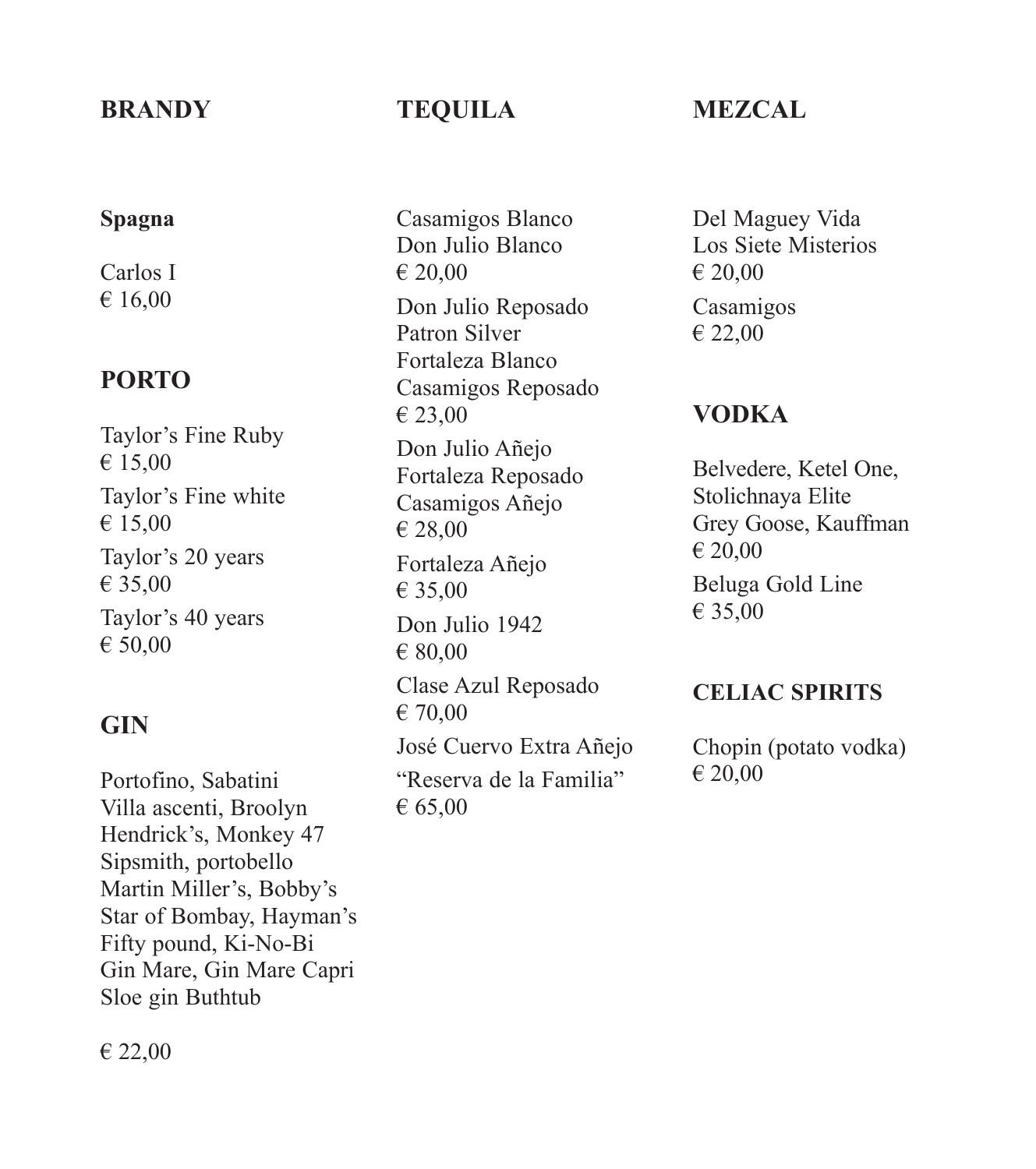### **VINI AL BICCHIERE** *WINES BY THE GLASS*

### **SPUMANTI E CHAMPAGNE** *SPARKLING WINES AND CHAMPAGNE*

| Bellavista Franciacorta Alma Brut S.A.        | $\epsilon$ 23,00 |
|-----------------------------------------------|------------------|
| Ca' del Bosco Prestige S.A.                   | € 24,00          |
| Ferrari Perlè Bianco Riserva 2013             | € 26,00          |
| Balter, Trento DOC Rosé S.A.                  | € 22,00          |
| Ruinart, Blanc De Blancs S.A.                 | € 38,00          |
| Ruinart 'R' Brut S.A.                         | € 28,00          |
| Bollinger Special Cuvée Brut S.A              | € 34,00          |
| Billecart Salmon Brut Nature S.A              | €30,00           |
| Moet & Chandon Brut Reserve S.A.              | € 22,00          |
| Ruinart, Rosé S.A.                            | $\epsilon$ 40,00 |
| <b>VINI BIANCHI</b>                           |                  |
| <b>WHITE WINES</b>                            |                  |
| Luigi Maffini, Kràtos 2021                    | € 18,00          |
| Podernuovo di Giovanni Bulgari, Nicoleo 2019  | € 17,00          |
| Hofstätter, De Vite 2020                      | € 16,00          |
| Reva, Langhe Bianco 'Grey' 2020               | $\epsilon$ 18,00 |
| <b>VINI ROSATI</b>                            |                  |
| <b>ROSÉ WINES</b>                             |                  |
| Chateau d'Esclans, Whispering Angels 2020     | $\epsilon$ 25,00 |
| <b>VINI ROSSI</b>                             |                  |
| <b>RED WINES</b>                              |                  |
| Podernuovo di Giovanni Bulgari, Therra 2015   | $\epsilon$ 18,00 |
| Pio Cesare, Langhe DOC Nebbiolo 2018          | $\epsilon$ 20,00 |
| Cusumano, "Alta Mora" Etna Rosso DOC 2018     | 620,00           |
| Girlan, Alto Adige Pinot Nero "Patricia" 2018 | $\epsilon$ 18.00 |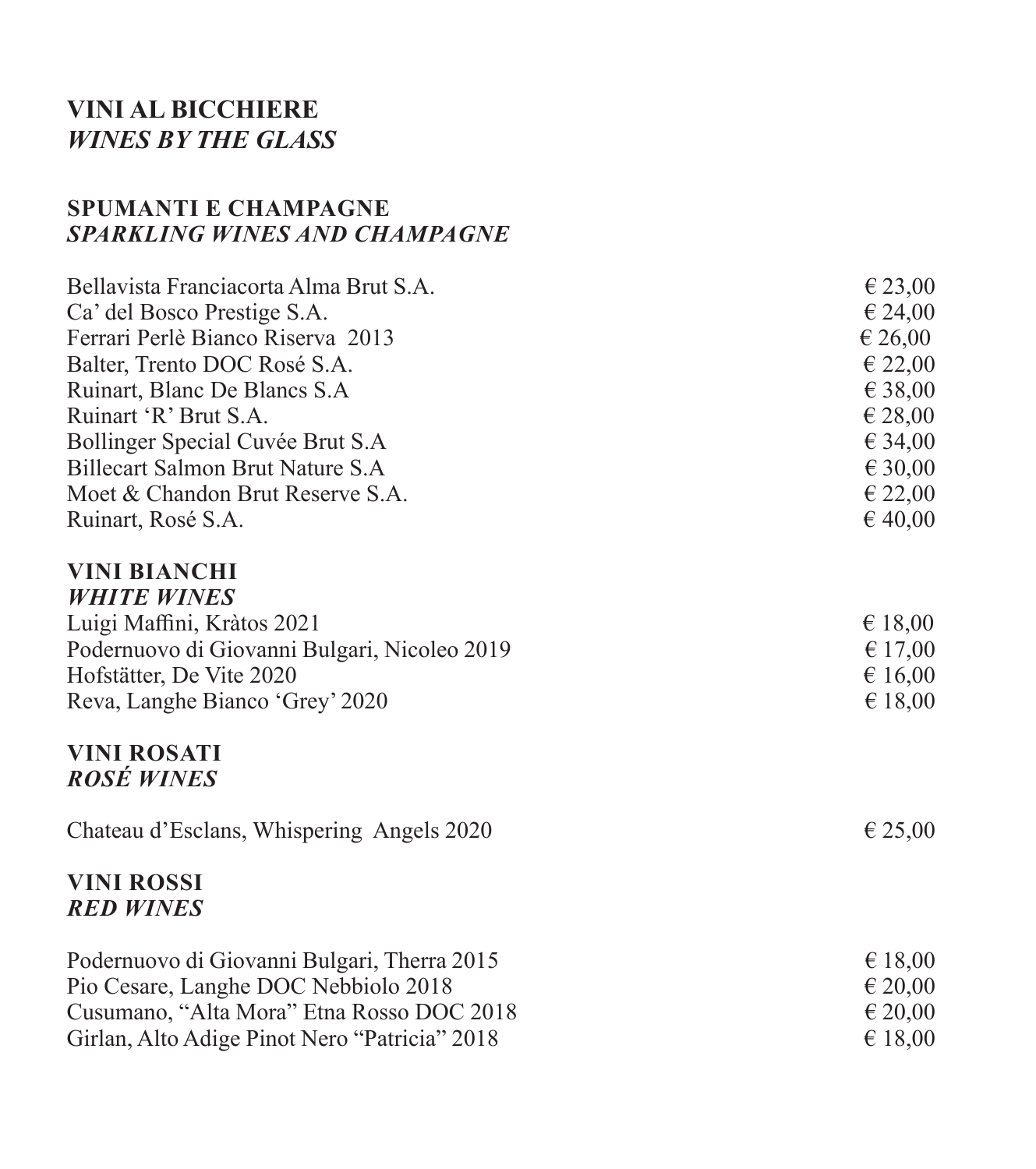### **CAFFETTERIA**

Bvlgari Hotel Milano ha scelto il blend Illy, composto da nove varietà di caffè Arabica, selezionati dai migliori raccolti del mondo, per le loro eccezionali caratteristiche e combinati armoniosamente tra loro.

*Bvlgari Hotel Milano favoured the Illy blend, created from a mix of 9 varieties of Arabica coffee selected from the best harvests in the world. These are chosen for their exceptional qualities and combined to make the perfect harmony.*

| <b>Espresso</b><br>Tostatura forte – Dark roast                               | $\epsilon$ 6,00 |
|-------------------------------------------------------------------------------|-----------------|
| Decaffeinato - Decaffeinated                                                  |                 |
| Espresso monoarabica<br>Prodotto a edizione limitata soggetto a disponibilità | $\epsilon$ 7,00 |
| Limited edition product, subject to availability                              |                 |
| Guatemala - Guatemala<br>Brasile – Brazil<br>Etiopia – Ethiopia               |                 |
| Cappuccino                                                                    | $\epsilon$ 6,00 |
| <b>Latte Macchiato</b>                                                        | $\epsilon$ 6,00 |
| Caffè Americano<br>American Coffee                                            | $\epsilon$ 9,00 |
| Cioccolata calda<br><b>Hot Chocolate</b>                                      | $\epsilon$ 9,00 |
| Caffè d'Orzo<br><b>Barley</b> coffee                                          | $\epsilon$ 6,00 |
| <b>Caffè al Ginseng</b><br>Ginseng coffee                                     | 6,00            |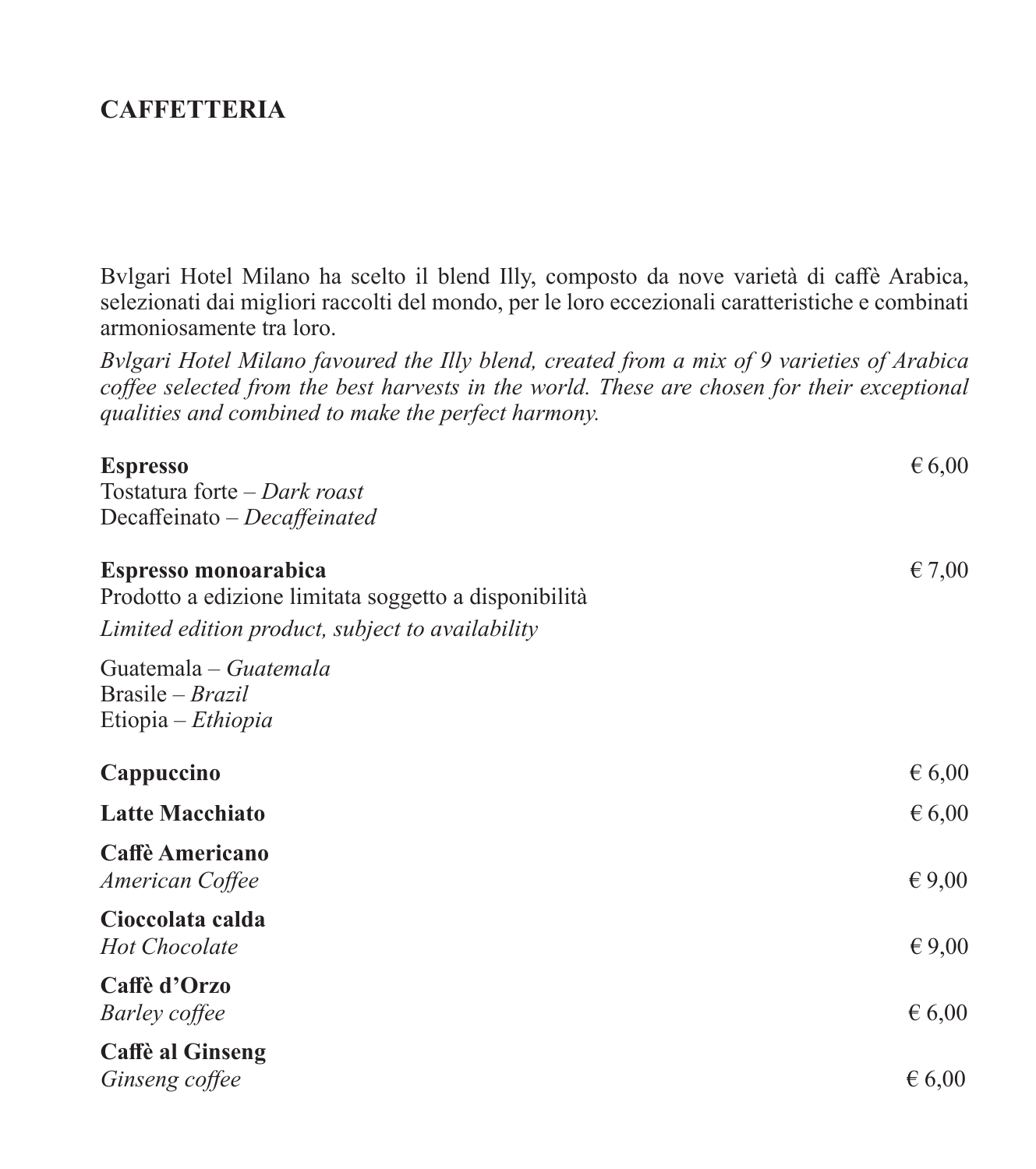### **I NOSTRI TÈ**

#### **Royal Breakfast**

Pregiati tè neri cinesi provenienti dallo Yunnan e dal Fujian sposano il vigore del tè Assam. *Fine Chinese black teas from Yunnan and Fujian blended with Assam tea.*

#### **Pai Mu Tan**

Tè proveniente dalla raccolta successiva del tè bianco, uguale per lavorazione ma ha un gusto più deciso, con dolcezza di miele persistente. *Tea harvested after other white teas, it is processed in the same way but has a more distinctive taste, with persistent honey sweetness.*

#### **Snow White**

Blend di tè bianchi cinesi: Pai Mu Tan e Silvery Pekoe, petali di rosa e calendula per un aroma delicato e fiorito dal gusto vellutato e zuccherino. *Chinese white tea blends: Pai Mu Tan and Silvery Pekoe, rose petals and calendula for a delicate and flowery aroma with a velvety and sugary taste.*

#### **Tamayura**

Tè biologico, lavorato a mano prodotto da "Inokura Farm" che utilizza il metodo kabuse, ovvero la copertura delle piante prima della raccolta per ottenere un tè di altissima qualità.

*Biological tea crafted at* "*Inokura Farm*"*, which uses the kabuse method, a technique that consists of covering the plants before harvesting in order to obtain a high quality tea.*

### **Earl Grey Imperial**

Tè nero indiano Darjeeling con aroma di oli essenziali di bergamotto di Calabria, dal sapore intenso e agrumato.

*Indian Darjeeling black tea with bergamot essential oils from Calabria that create an intense flavor with citrus notes.*

#### **Cookie Oolong**

Miscela di tè semi-ossidati di Cina e Taiwan dal profumo intenso di biscotti appena sfornati.

*Mixture of semi-oxidized teas from China and Taiwan, with an intense aroma of freshly baked biscuits.*

#### **Santa Maria Del Fiore**

Blend elegante di tè nero e fiori, all'aroma dolce di uva matura e frutti rossi, creato in omaggio al duomo e l'emblema di Firenze.

*Elegant blend of black tea and flowers, with a sweet aroma of ripe grapes and red fruits, a tribute to the cathedral and emblem of Florence.*

#### **Shumin**

Shumin è un hojicha, ovvero kabuse Sencha tostato. La tostatura abbassa ulteriormente il contenuto di teina. Per questo ha il pregio di poter essere consumato a qualsiasi ora della giornata. *Shumin is a hojicha, or a roasted Sencha. The roasting process reduces the level of theine. For this reason it is good at any time of day.*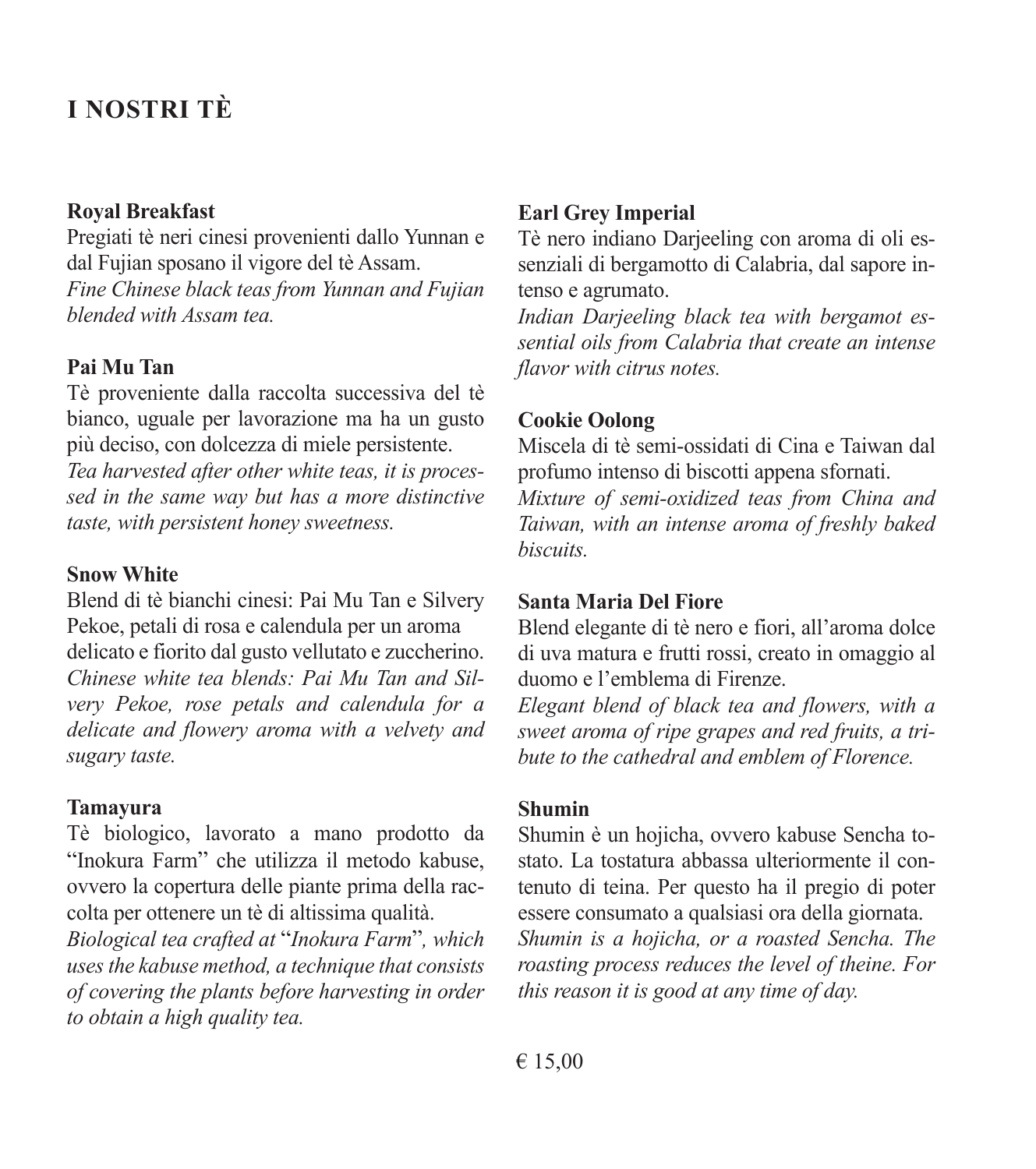### **TISANE & INFUSI**

#### **Verbene**

Tisana rinfrescante e leggermente amara, con note di cedro.

*Refreshing dried whole leaves, slightly bitter with citrus notes.*

### **Peppermint**

Le foglie di menta piperita hanno proprietà toniche e digestive oltrechè un piacevole sapore. *Pleasant tasting peppermint leaves with tonic and digestive properties.*

#### **Camomile**

La camomilla è nota per le sue proprietà calmanti e sedative.

*Camomile is known for its calming and sedative properties.*

#### **Rooibos African Dream**

Miscela di erbe pensata per aiutare il recupero fisico: con rooibos, mela, gelsomino e aroma di vaniglia e caramello.

*Herbal blend designed to aid physical recovery: with rooibos, apple, jasmine and vanilla and caramel flavoring.*

### **Gym Tonic**

Per il recupero dopo lo sport, una miscela di karkadè, rosa canina, tiglio foglie e brattee, scorza d'arancio, mela, sambuco, yerba mate, salvia e aroma naturale.

*For recovery after sport, a mixture of karkadè, rosehip, linden leaves and bracts, orange peel, apple, elderberry fruit, yerba mate, sage and natural aromas.* 

### **Mille e Una Notte**

Infuso composto in prevalenza da karkadè e bacche di rosa canina con aggiunta di frutta disidratata, scorze di agrumi, fiori, spezie e aromi.

*Infusion composed mainly of karkadè and rosehip berries with the addition of dehydrated fruit, citrus peel, flowers, spices and aromas.*

#### **Fiore d'Argento**

Profumato infuso di karkadè bianco con rosa canina, mela, sambuco, ribes rosso e fiordaliso. Ha un prevalente gusto di frutti rossi.

*Scented infusion of white karkadè with rosehip, apple, elderberry, red currant and cornflower. It has a distinctive taste of red fruits.*

### **Silhouette**

Piacevole, dolce miscela di erbe dalle note proprietà carminative al profumo intenso di anice, finocchio e mela.

*Pleasant, sweet blend of herbs with carminative properties, with a distinctive scent of anise, fennel and apple.*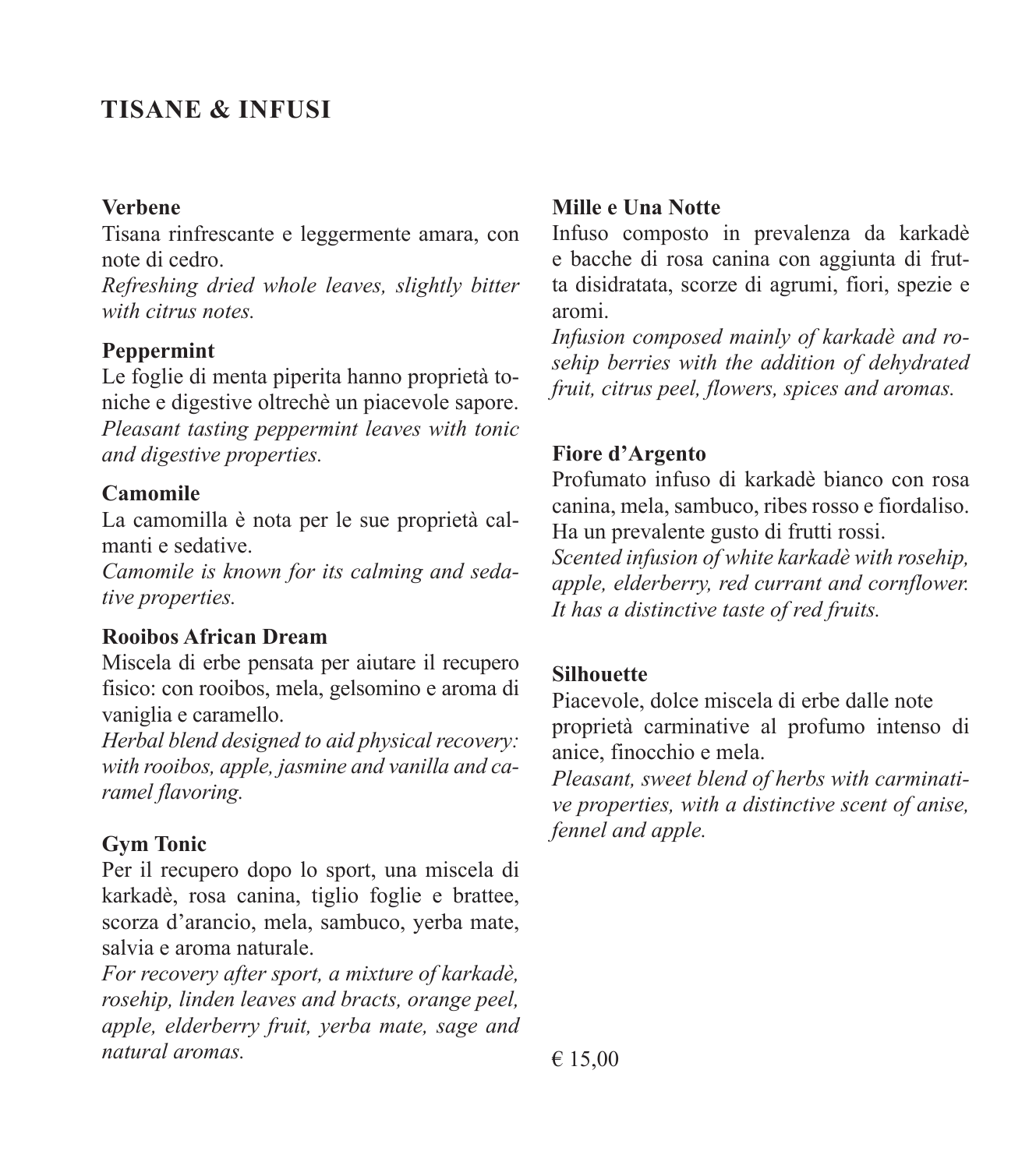### **ESTRATTI E SPREMUTE BIOLOGICHE**

### **Super Green**

ananas, spinaci, finocchio, sedano *pineapple, spinaches, fennel, celery* € 18,00

#### **Detox**

mela, carota, rapa rossa, limone, zenzero *apple, carrot, beetroot, lemon, ginger* € 18,00

### **Refreshing**

ananas, mela, limone, zenzero, curcuma *pineapple, apple, lemon, ginger, turmeric* € 18,00

#### **Antioxidant**

carota, mela, curcuma, limone, zenzero *carrot, apple, turmeric, lemon, ginger* € 18,00

> Spremute di frutta fresca *Freshly squeezed juice* € 12,00